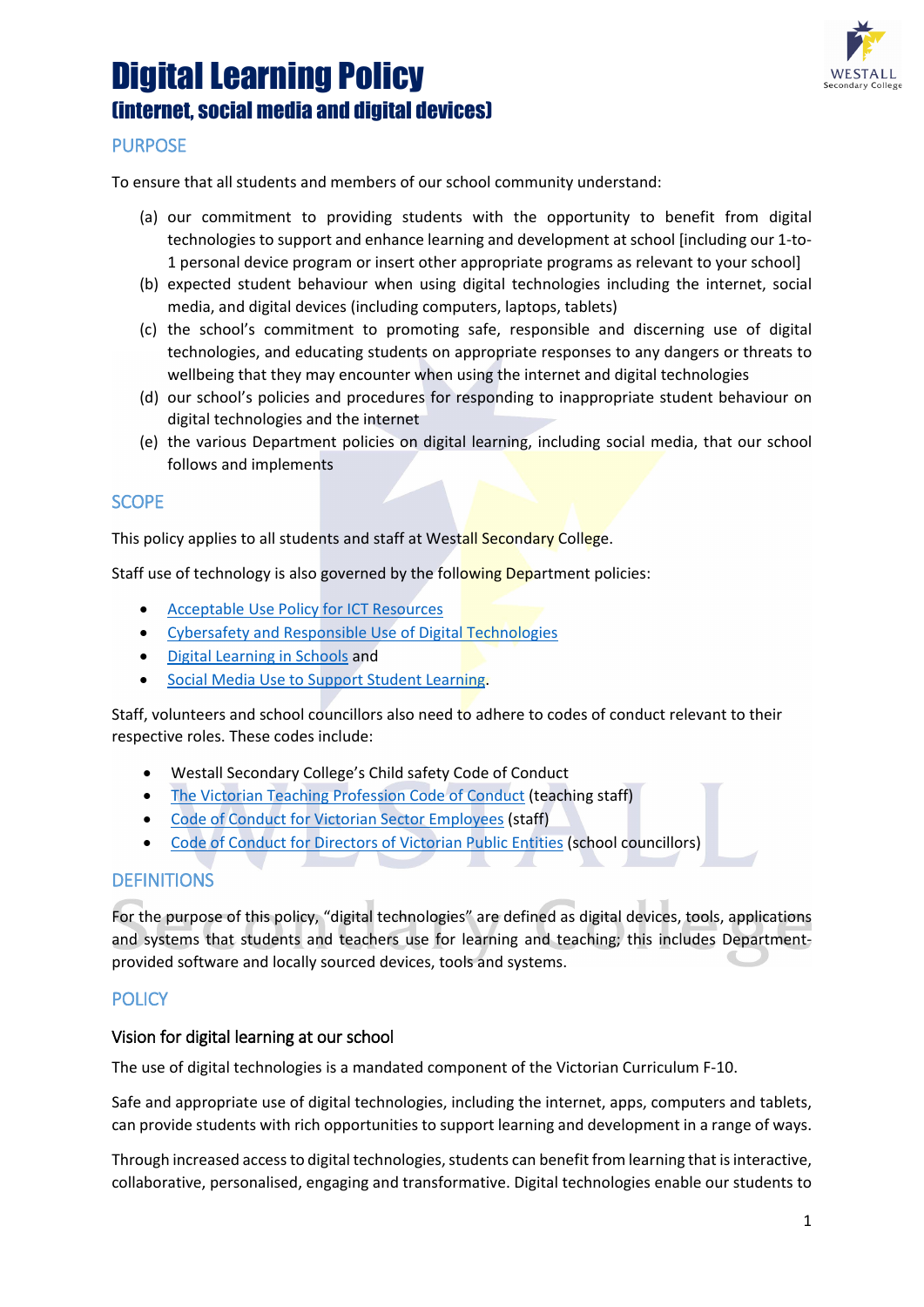

# Digital Learning Policy (internet, social media and digital devices)

interact with and create high quality content, resources and tools. It also enables personalised learning tailored to students' particular needs and interests and transforms assessment, reporting and feedback, driving new forms of collaboration and communication.

Westall Secondary College believes that the use of digital technologies at school allows the development of valuable skills and knowledge and prepares students to thrive in our globalised and inter-connected world. Our school's vision is to empower students to use digital technologies safely and appropriately to reach their personal best and fully equip them to contribute positively to society as happy, healthy young adults.

# Personal Devices at Westall Secondary College

Classes at Westall Secondary College are delivered with the use of notebook computers. Students must bring a charged device to school each day to be used during class time for different learning activities.

Our school operates a Bring Your Own Device (BYOD) program, which means students must bring their own purchased or leased device with them to school each day.

For more information on the BYOD program at Westall Secondary College, please see the College's BYOD policy.



Please note that our school does not have insurance to cover accidental damage to students' devices, and parents/carers are encouraged to consider obtaining their own insurance for their child's device.

Westall Secondary College has in place arrangements to support families who may be experiencing long or short-term hardship to access devices for schoolwork.

Students, parents and carers who would like more information or assistance regarding our BYOD program are encouraged to contact their child's Year Level Coordinator for support and guidance.

# Safe and appropriate use of digital technologies

Digital technologies, if not used appropriately, may present risks to users' safety or wellbeing. At Westall Secondary College, we are committed to educating all students to use digital technologies in ways that respect the dignity of ourselves and others and promote full flourishing for all, equipping students with the skills and knowledge to navigate the digital world.

At Westall Secondary College, we:

- use online sites and digital tools that support students' learning, and focus our use of digital technologies on being learning-centred
- use digital technologies in the classroom for specific purpose with targeted educational or developmental aims
- supervise and support students using digital technologies for their schoolwork
- effectively and responsively address any issues or incidents that have the potential to impact on the wellbeing of our students
- have programs in place to educate our students to be safe, responsible and discerning users of digital technologies, including [insert details of specific programs]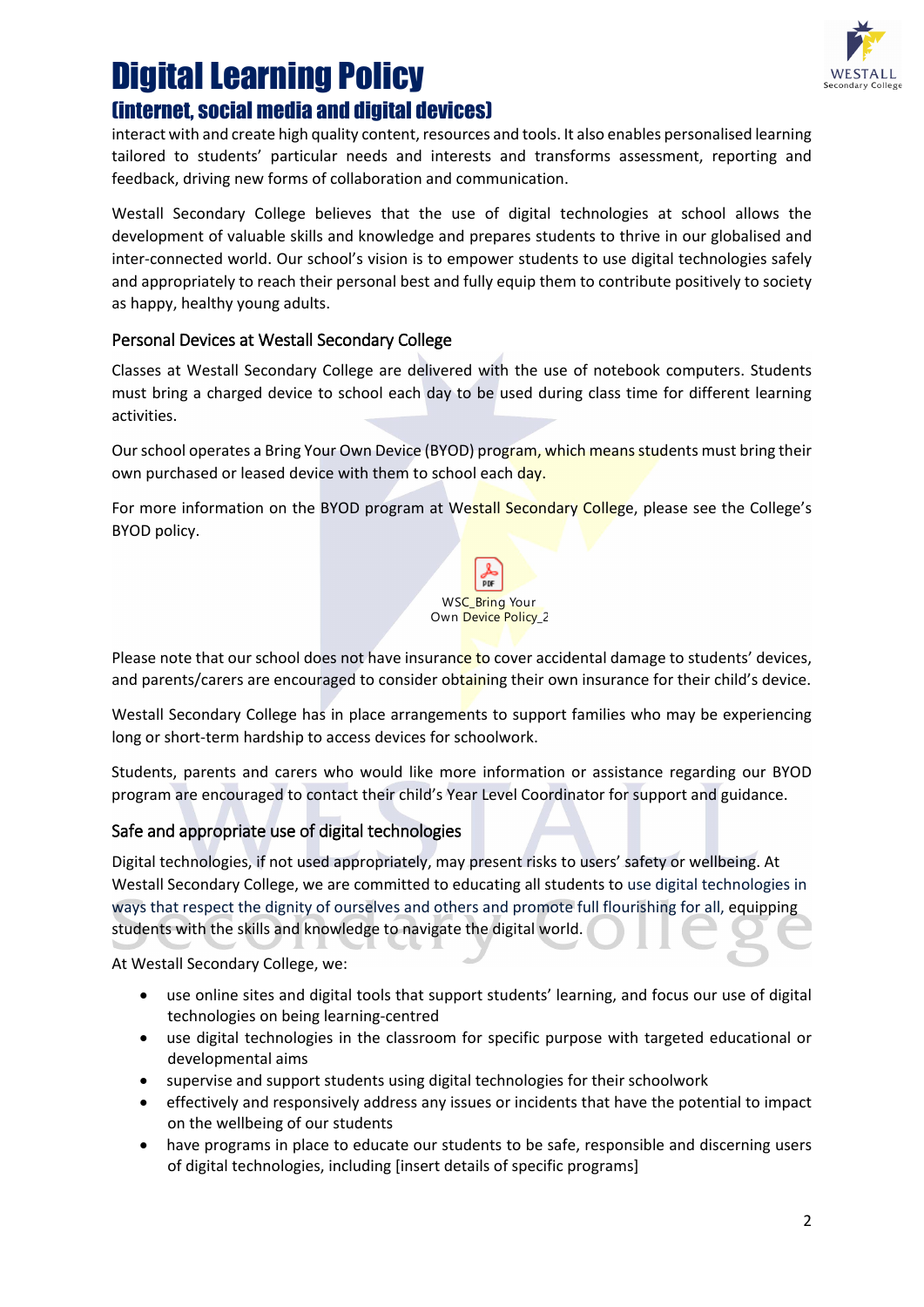

# Digital Learning Policy

# (internet, social media and digital devices)

- educate our students about digital issues such as privacy, intellectual property and copyright, and the importance of maintaining their own privacy and security online
- actively educate and remind students of our *Student Engagement* policy that outlines our School's values and expected student behaviour, including online behaviours
- have an Acceptable Use Agreement outlining the expectations of students when using digital technologies for their schoolwork
- use clear protocols and procedures to protect students working in online spaces, which includes reviewing the safety and appropriateness of online tools and communities and removing offensive content at the earliest opportunity
- educate our students on appropriate responses to any dangers or threats to wellbeing that they may encounter when using the internet and other digital technologies
- provide a filtered internet service at school to block access to inappropriate content
- refer suspected illegal online acts to the relevant law enforcement authority for investigation
- support parents and carers to understand the safe and responsible use of digital technologies and the strategies that can be implemented at home through regular updates in our newsletter, information sheets, website/school portal and information sessions.

Distribution of school owned devices to students and personal student use of digital technologies at school will only be permitted where students and their parents/carers have completed a signed Acceptable Use Agreement.

It is the responsibility of all students to protect their own password and not divulge it to another person. If a student or staff member knows or suspects an account has been used by another person, the account holder must notify [insert relevant role/s, i.e. classroom teacher, the administration], immediately.

All messages created, sent or retrieved on the school's network are the property of the school. The school reserves the right to access and monitor all messages and files on the computer system, as necessary and appropriate. Communications including text and images may be required to be disclosed to law enforcement and other third parties without the consent of the sender.

## Social media use

Our school follows the Department's policy on [Social Media Use to Support Learning](https://www2.education.vic.gov.au/pal/social-media/policy) to ensure social media is used safely and appropriately in student learning and to ensure appropriate parent notification occurs or, where required, consent is sought. Where the student activity is visible to the public, it requires consent.

Westall Secondary College operates an official account on the Facebook and Instagram platforms, which are used to celebrate student achievement, update the community with real-time news and as a general gallery for the daily activities of the College.

These accounts are managed by the Principal team with the support of a small team of teachers. Students are not able to post media through these accounts and these accounts are for official media

In accordance with the Department's policy on social media, staff will not 'friend' or 'follow' a student on a personal social media account, or accept a 'friend' request from a student using a personal social media account unless it is objectively appropriate, for example where the student is also a family member of the staff.